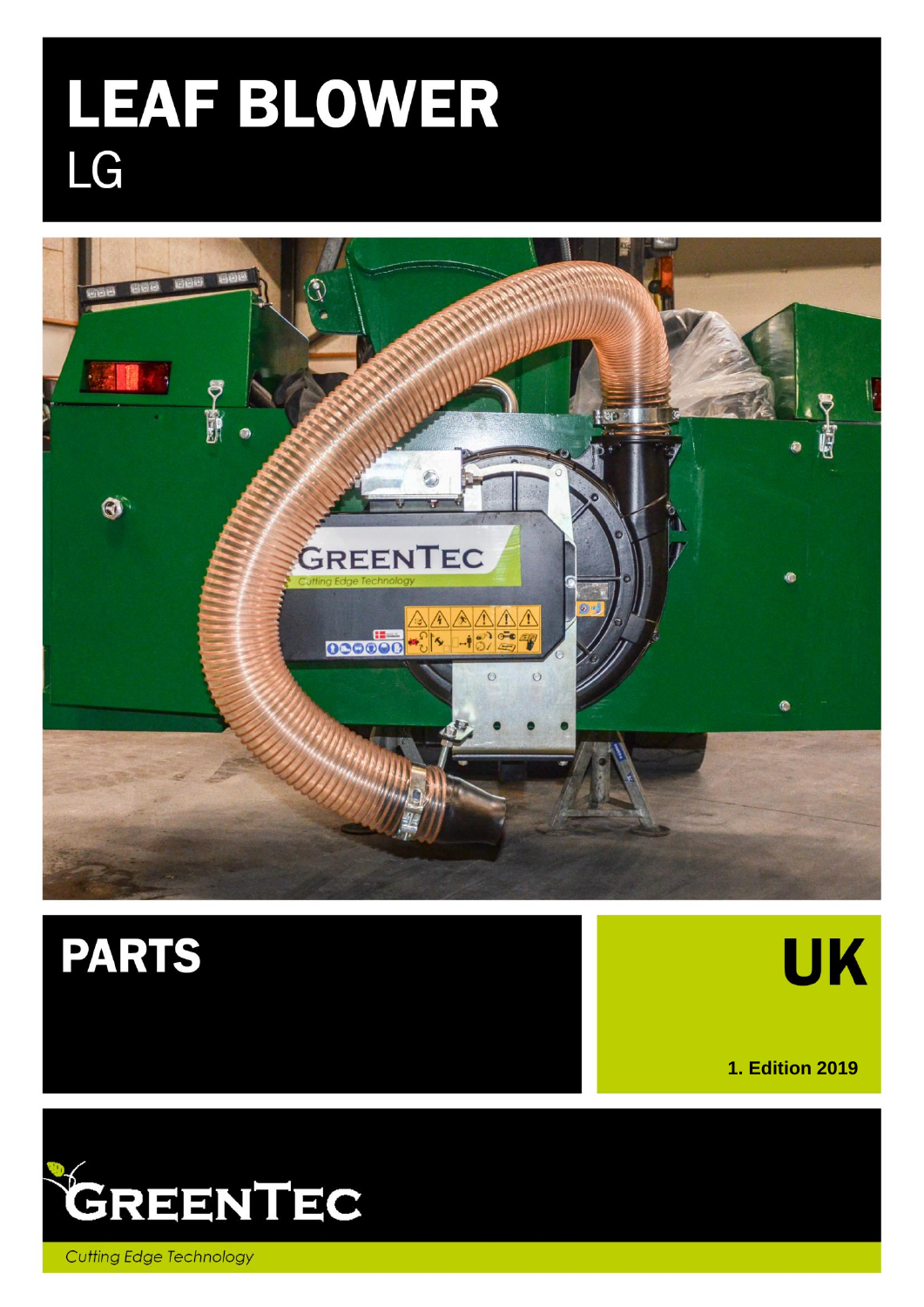

## **GreenTec Løvblæser LG**

## Parts 1. edition – Januar 2019

**NOTICE: Please ensure that this manual is handed to the operator before using the machine for the first time. If the machine is resold, the Parts list must be given to the new owner!**

**The information contained in this Parts list is correct at the time of publication. However, in the course of constant development, changes in specification are inevitable. Should you find the information given in this book different to the machine it relates to please contact the "After Sales Department" for advice.**



Merkurvej 25 DK 6000 Kolding **Denmark** Tel: +45 75553644 E-mail: [info@greentec.eu](mailto:info@greentec.eu)  web: [www.greentec.eu](http://www.greentec.eu/)

**\_\_\_\_\_\_\_\_\_\_\_\_\_\_\_\_\_\_\_\_\_\_\_\_\_\_\_\_\_\_\_\_\_\_\_\_\_\_\_\_\_\_\_\_\_\_\_\_\_\_\_\_\_\_\_\_\_\_\_\_\_\_\_\_\_\_\_\_\_\_\_\_**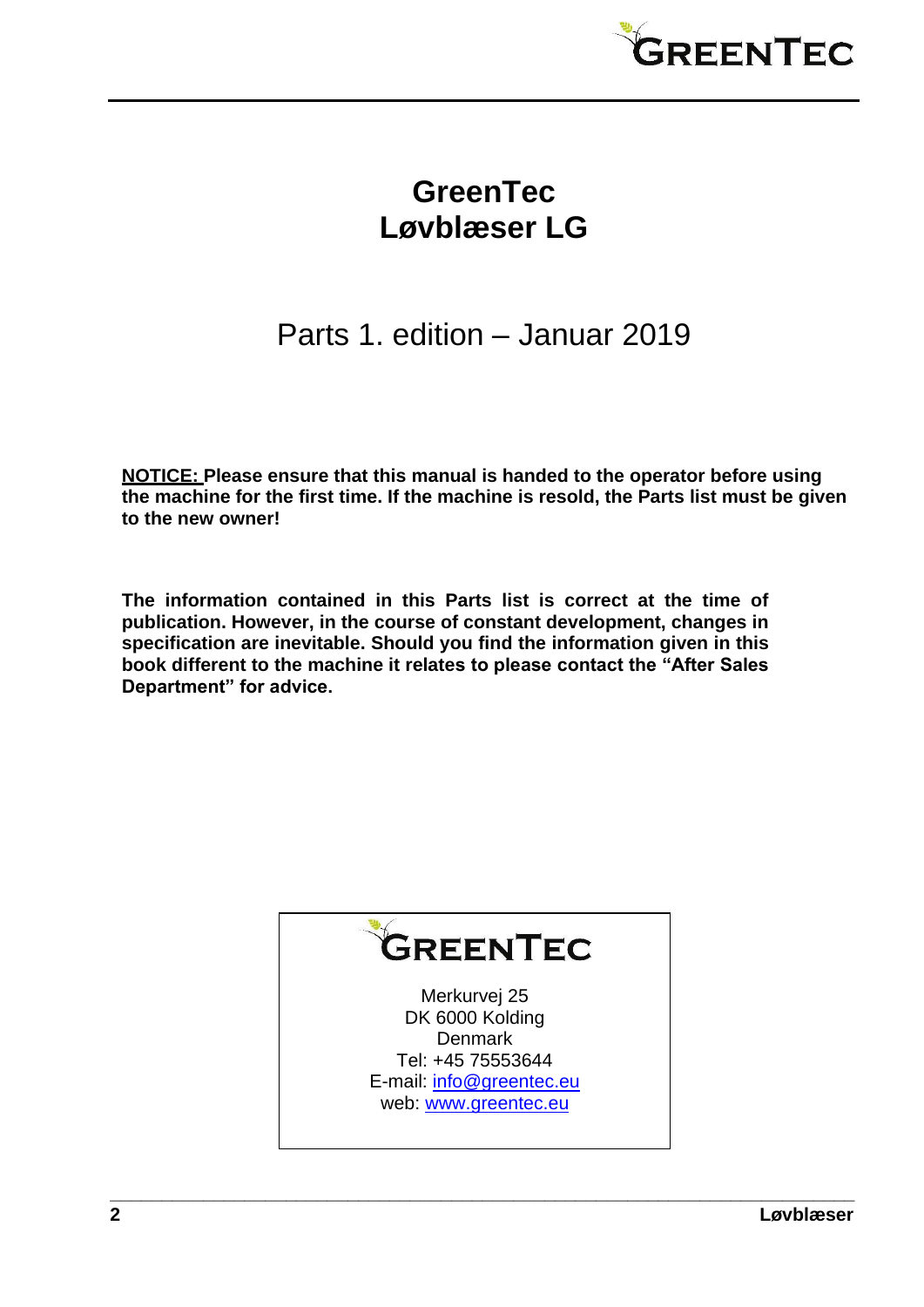

### **CONTENT**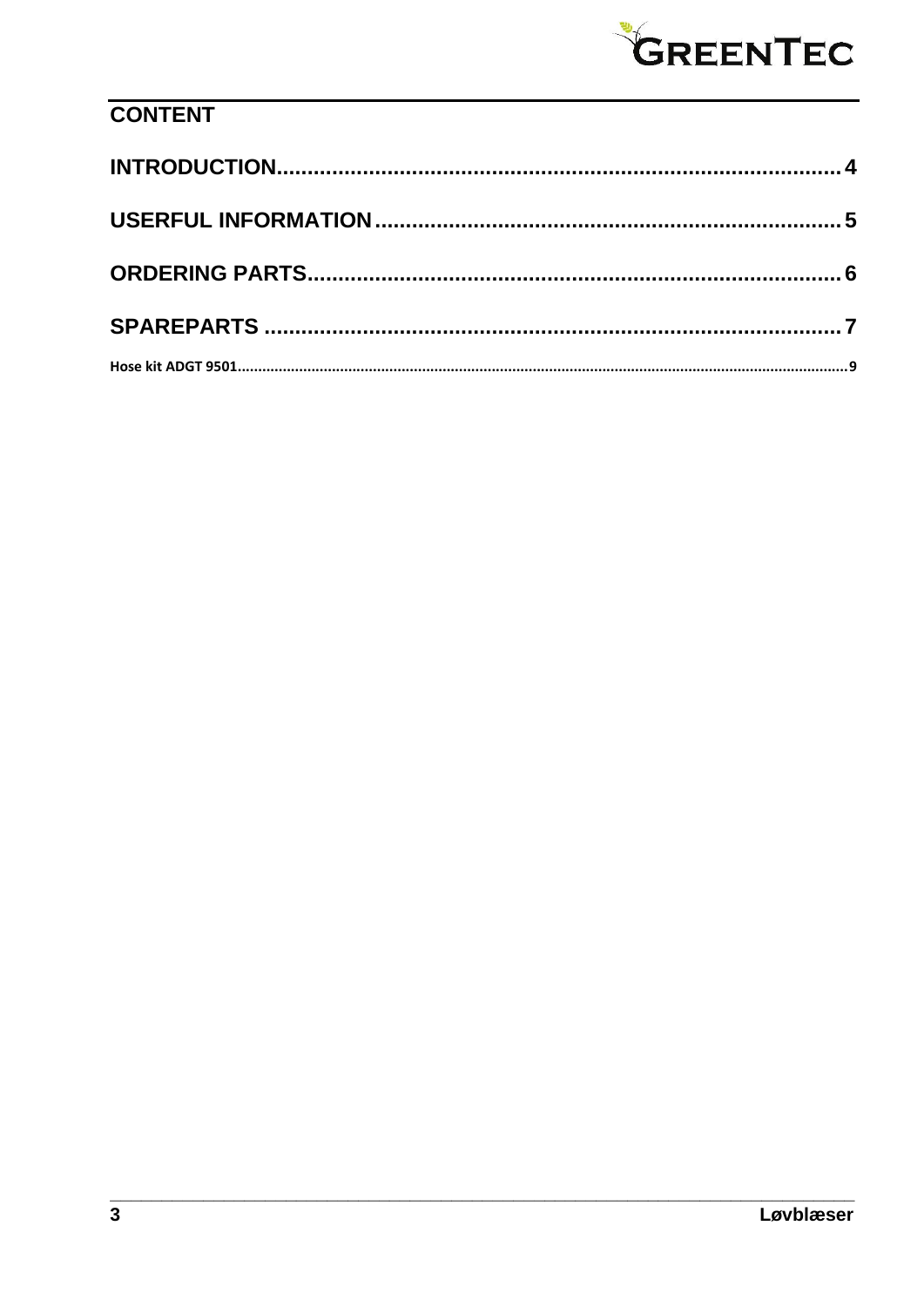

#### <span id="page-3-0"></span>**Introduction**

**Dear customer!**

**Your new GreenTec machine is constructed with background in more than 20 years' experience with tractor-mounted machines to maintenance of green areas. This machine is produced by the latest technology and recognized safety regulations, standards and regulations.**

**We want to make a product available in such a way, that neither the use of the machine during transportation or maintenance of the machine causes any damage or misunderstandings.This parts list contains information that are important and useful for maintaining your GreenTec machine's reliability, dependability and value.**

**You are welcome to visit our website [www.greentec.eu](http://www.greentec.eu/) - where the login via the dealer's access gives you the latest updates on instructional and part books on our entire product range.**



**We hope you will be pleased with your new GreenTec machine.**

John Christensen Sales Director GreenTecA/S

**GreenTec's vision is to develop and sell quality machines for the maintenance of green areas, including in agriculture, in industry, at airports and in the local sector. Through innovative product development, we will strive to become a leader in our field.**

**All machines are developed in a simple and functional design in close cooperation with dealers and end users. It is our goal to cover every need in the market segment with preferably two different solutions. In-depth analysis of requirements and serious advice to the customer is offered the best solution, where individual needs can be met through the modularity of the product program.**

**\_\_\_\_\_\_\_\_\_\_\_\_\_\_\_\_\_\_\_\_\_\_\_\_\_\_\_\_\_\_\_\_\_\_\_\_\_\_\_\_\_\_\_\_\_\_\_\_\_\_\_\_\_\_\_\_\_\_\_\_\_\_\_\_\_\_\_\_\_\_\_\_**

**Our goal is also to offer the best possible after sales service, and a quick and efficient spare parts supply.**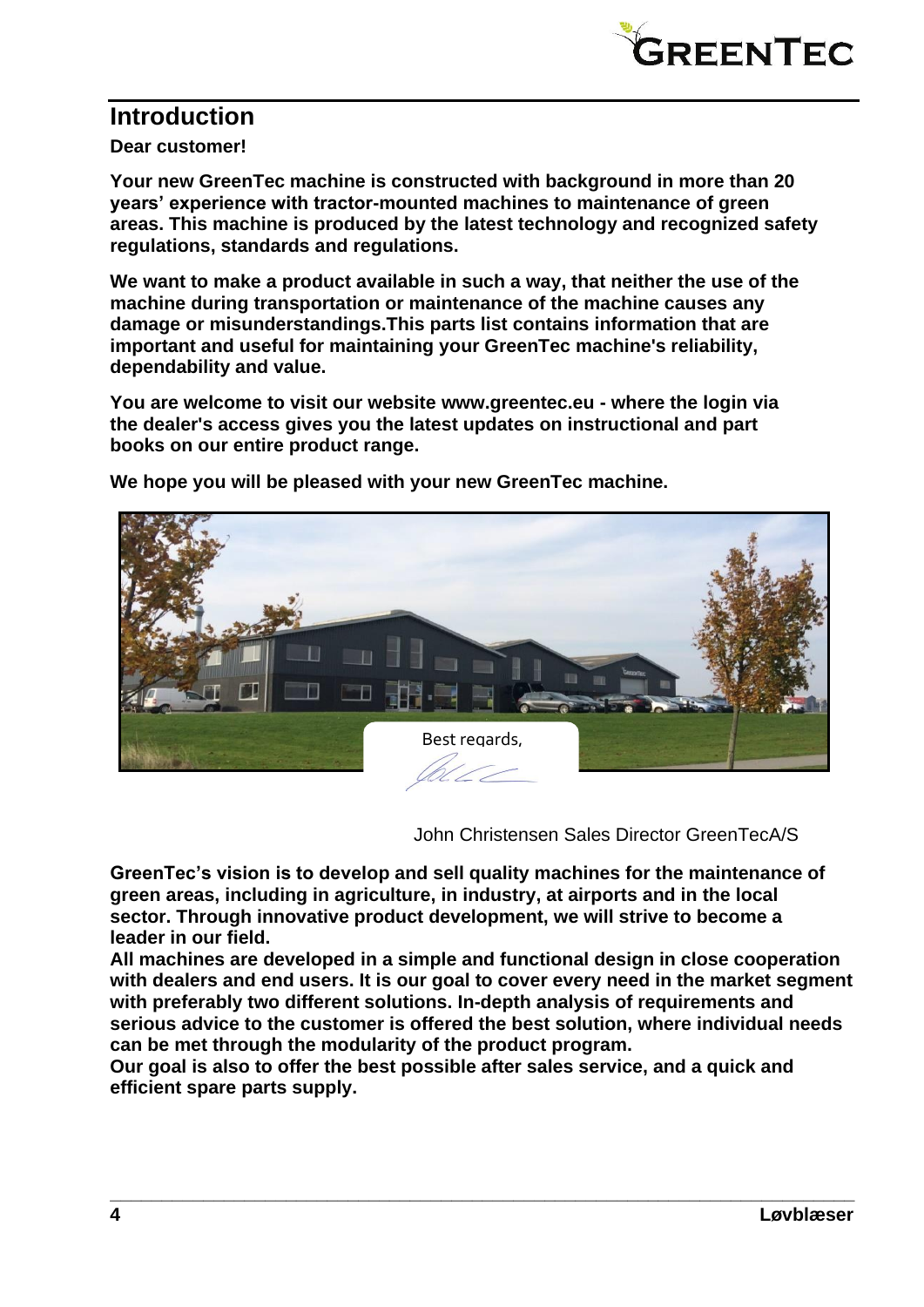

#### <span id="page-4-0"></span>**Userful information**

**Before using the machine for the first time, it's the seller's responsibility that the buyer is given this parts list. If the machine is resold, the parts list must be transferred to the new owner.**

**Please fill out the list below to ensure that the necessary information is at hand when ordering spare parts etc.**

| <b>Serial No</b> |  |
|------------------|--|
| Delivery date    |  |
| <b>Dealer</b>    |  |
| Tel. / E-mail    |  |



**\_\_\_\_\_\_\_\_\_\_\_\_\_\_\_\_\_\_\_\_\_\_\_\_\_\_\_\_\_\_\_\_\_\_\_\_\_\_\_\_\_\_\_\_\_\_\_\_\_\_\_\_\_\_\_\_\_\_\_\_\_\_\_\_\_\_\_\_\_\_\_\_**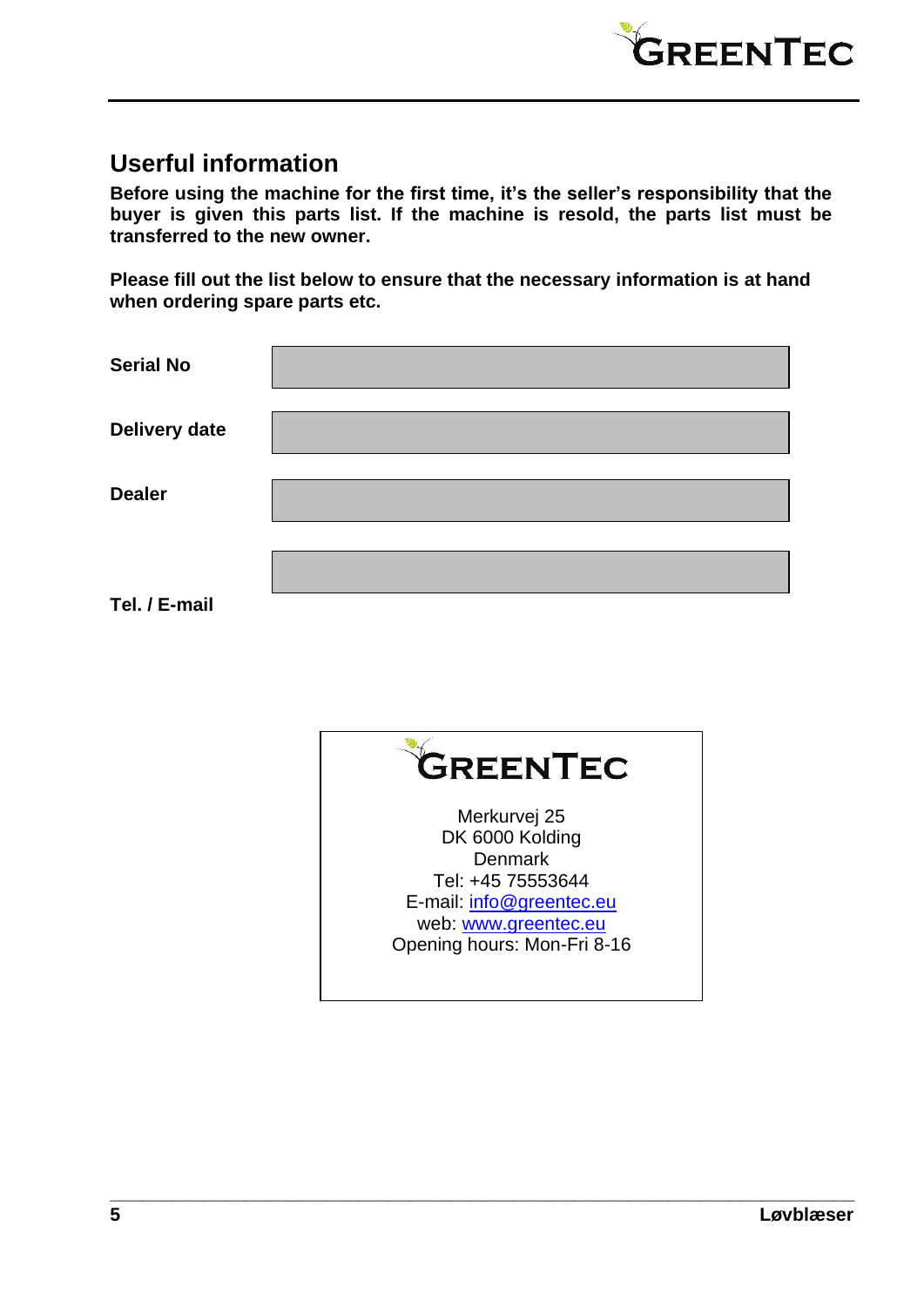

#### <span id="page-5-0"></span>**Ordering parts**

**When ordering parts please refer to your parts list to help your dealer with your order.**

- **Part number and quantity**
- **Description**
- **Machine model number**
- **Serial number of the machine**
- **Delivery instructions (e.g. next day).**

**Delivery is normally via carrier direct to your dealer. Please check with your dealer for stock availability and arrangement of dispatch. Ensure you or your dealer has sufficient cover for parts requirement outside factory hours.**

**Important Note:**

**The information contained in this manual is correct at the time of publication. However, in the course of constant development, changes in specification are inevitable. Should you find the information given in this book different to the machine it relates to, please contact the "After Sales Department" for advice.**

**\_\_\_\_\_\_\_\_\_\_\_\_\_\_\_\_\_\_\_\_\_\_\_\_\_\_\_\_\_\_\_\_\_\_\_\_\_\_\_\_\_\_\_\_\_\_\_\_\_\_\_\_\_\_\_\_\_\_\_\_\_\_\_\_\_\_\_\_\_\_\_\_**

**Key:**

**LH:** Left hand **RH:** Right hand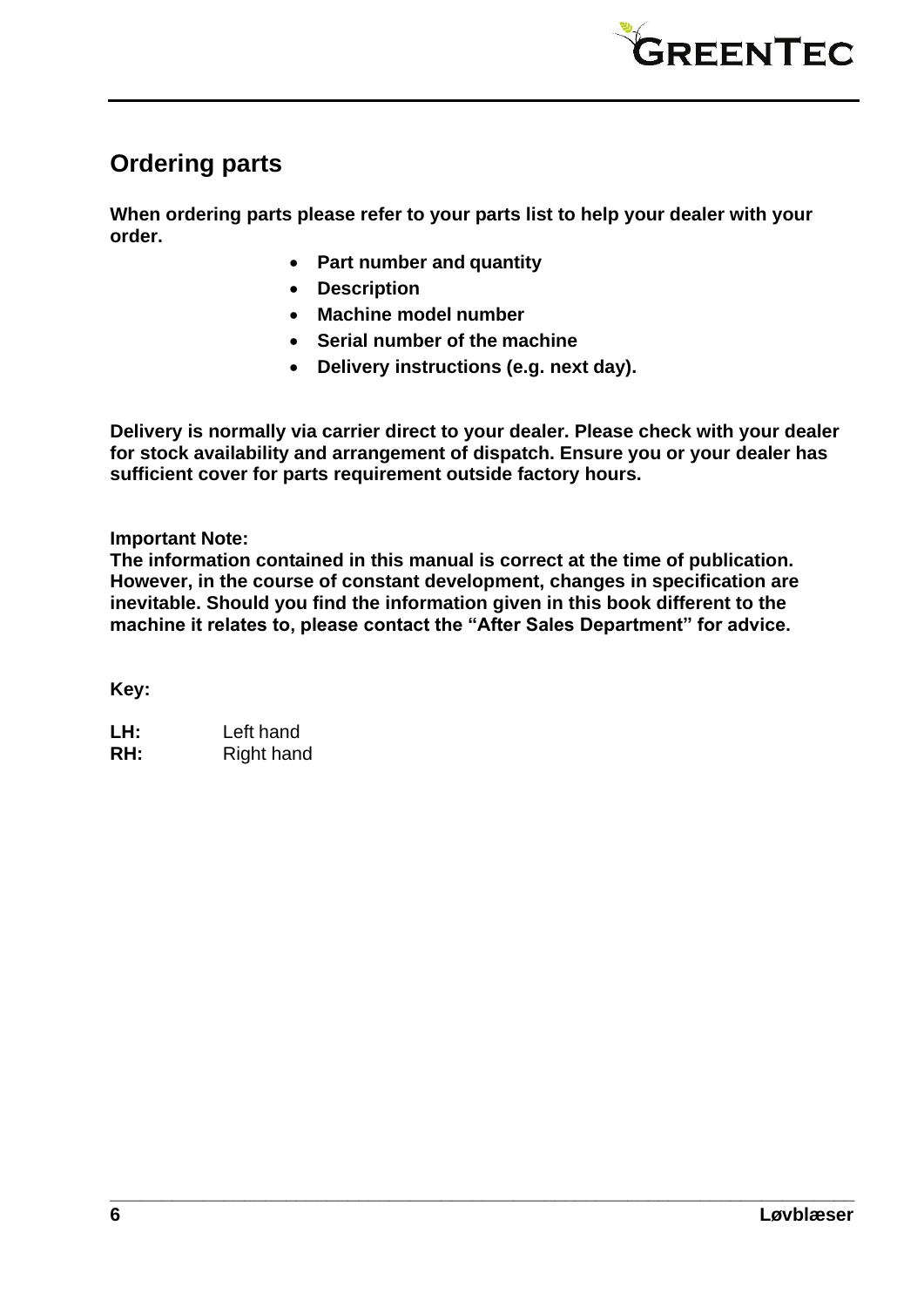

## <span id="page-6-0"></span>**Spareparts**

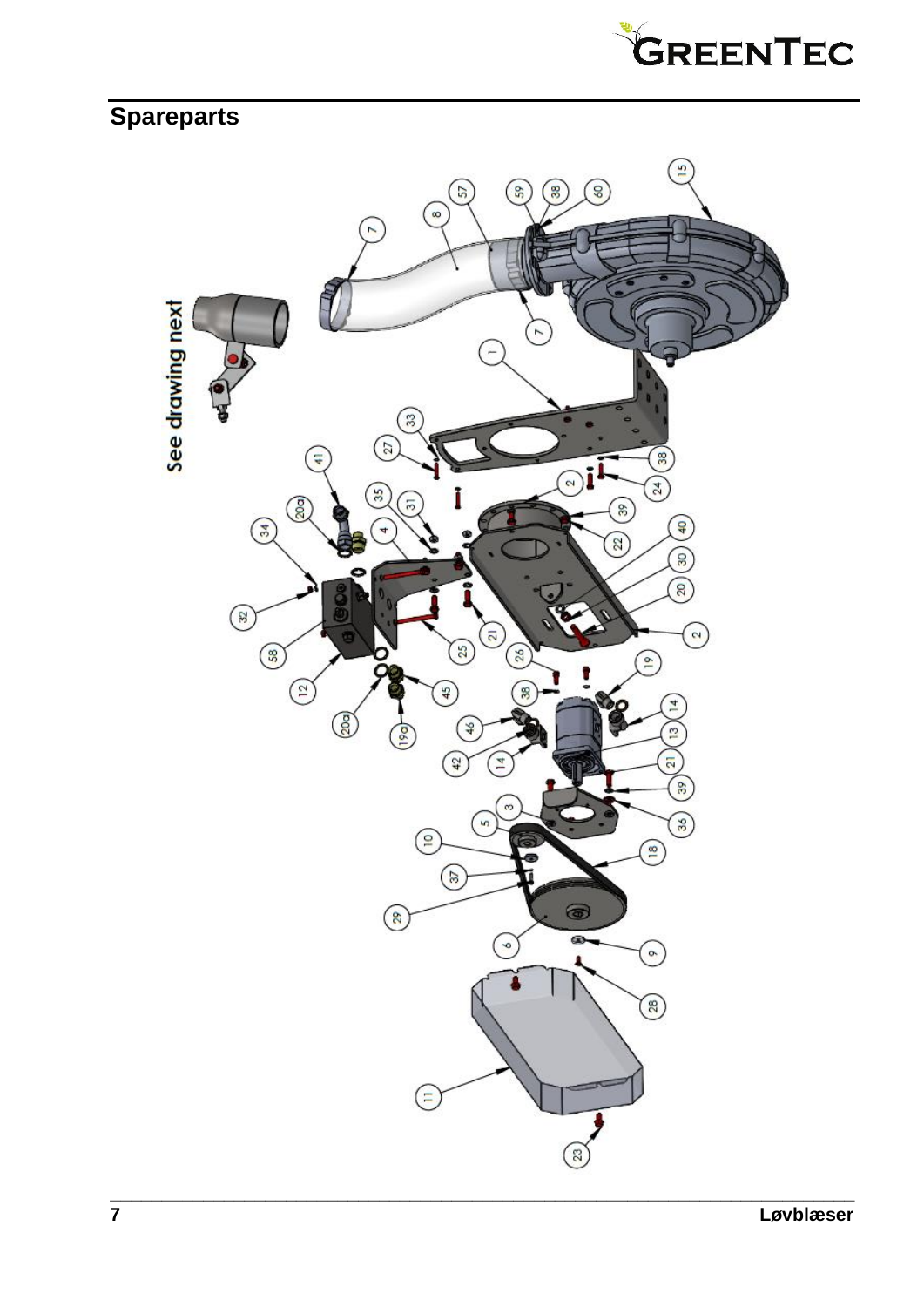

| <b>ITEM NO.</b>         | <b>PART NUMBER</b> | <b>DESCRIPTION</b>                  | QTY.                    |
|-------------------------|--------------------|-------------------------------------|-------------------------|
|                         | 001080             | <b>Bracket/Ophængsbeslag</b>        | 1                       |
| $\overline{\mathbf{2}}$ | 001081             | <b>Motor konsol</b>                 | $\mathbf{1}$            |
| 3                       | 001082             | Motorplate                          | 1                       |
| 4                       | 001083             | Valveplate                          | 1                       |
| 5                       | 001084             | <b>Pulley</b>                       | $\mathbf{1}$            |
| 6                       | 001085             | <b>Pulley</b>                       | 1                       |
| 7                       | 001088             | Clamps dob.                         | $\overline{2}$          |
| 8                       | 001089             | S/t slange Luisiana SEØ110          | 1.4                     |
| 9                       | 001090             | Washer                              | 1                       |
| 10                      | 001091             | Washer                              | 1                       |
| 11                      | 001092             | Lid                                 | $\mathbf{1}$            |
| 12                      | 6703014-41         | Flowdevider justeres til 41L-190Bar | $\mathbf{1}$            |
| 13                      | 8173004            | Motor                               | 1                       |
| 14                      | 8173005            | Portflange                          | $\overline{2}$          |
| 15                      | 001093             | <b>Blower</b>                       | 1                       |
| 18                      | 001094             | <b>Belt</b>                         | 1                       |
| 19                      | 8142017            | Ajuster angle                       | 1                       |
| 19a                     | 8283010            | <b>Nippel</b>                       | 3                       |
| 20 <sub>a</sub>         | 8283011            | <b>Bounded seal</b>                 | 4                       |
| 20                      | 2770474            | <b>Bolt</b>                         | 1                       |
| 21                      | 8222010            | <b>Bolt</b>                         | 6                       |
| 22                      | 8222002            | <b>Bolt</b>                         | 4                       |
| 23                      | 200104.0           | <b>Bolt</b>                         | $\overline{\mathbf{2}}$ |
| 24                      | 8222006            | <b>Bolt</b>                         | 4                       |
| 25                      | 933080902          | <b>Bolt</b>                         | $\overline{\mathbf{2}}$ |
| 26                      | 8142014            | <b>Bolt</b>                         | 4                       |
| 27                      | 8142015            | <b>Bolt</b>                         | $\overline{\mathbf{2}}$ |
| 28                      | 8142008            | <b>Bolt</b>                         | 1                       |
| 29                      | 8142016            | <b>Bolt</b>                         | $\mathbf{1}$            |
| 30                      | 2770536            | Nut                                 | 1                       |
| 31                      | 2770412            | Lock nut                            | 4                       |
| 32                      | 2770416            | Lock nut                            | $\overline{2}$          |
| 33                      | 8482004            | Washer                              | $\overline{\mathbf{2}}$ |
| 34                      | 2770456            | Washer                              | 4                       |
| 35                      | 2770436            | Washer                              | 8                       |
| 36                      | 8142003            | <b>HD Washer</b>                    | $\overline{2}$          |
| 37                      | 8632004            | Washer                              | 1                       |
| 38                      | 2770456            | Washer                              | 16                      |
| 39                      | 8222003            | Washer                              | 6                       |
| 40                      | 8222005            | Washer                              | 1                       |
| 41                      | 8290036            | Pipe angle                          | $\mathbf{1}$            |
| 42                      | 6703010            | <b>Bounded seal</b>                 | 1                       |
| 45                      | 8283009            | <b>Nippel</b>                       | $\mathbf{1}$            |
| 46                      | 6703024            | <b>Nippel</b>                       | 1                       |
|                         | 8142018            | <b>Hose kit</b>                     | $\mathbf 2$             |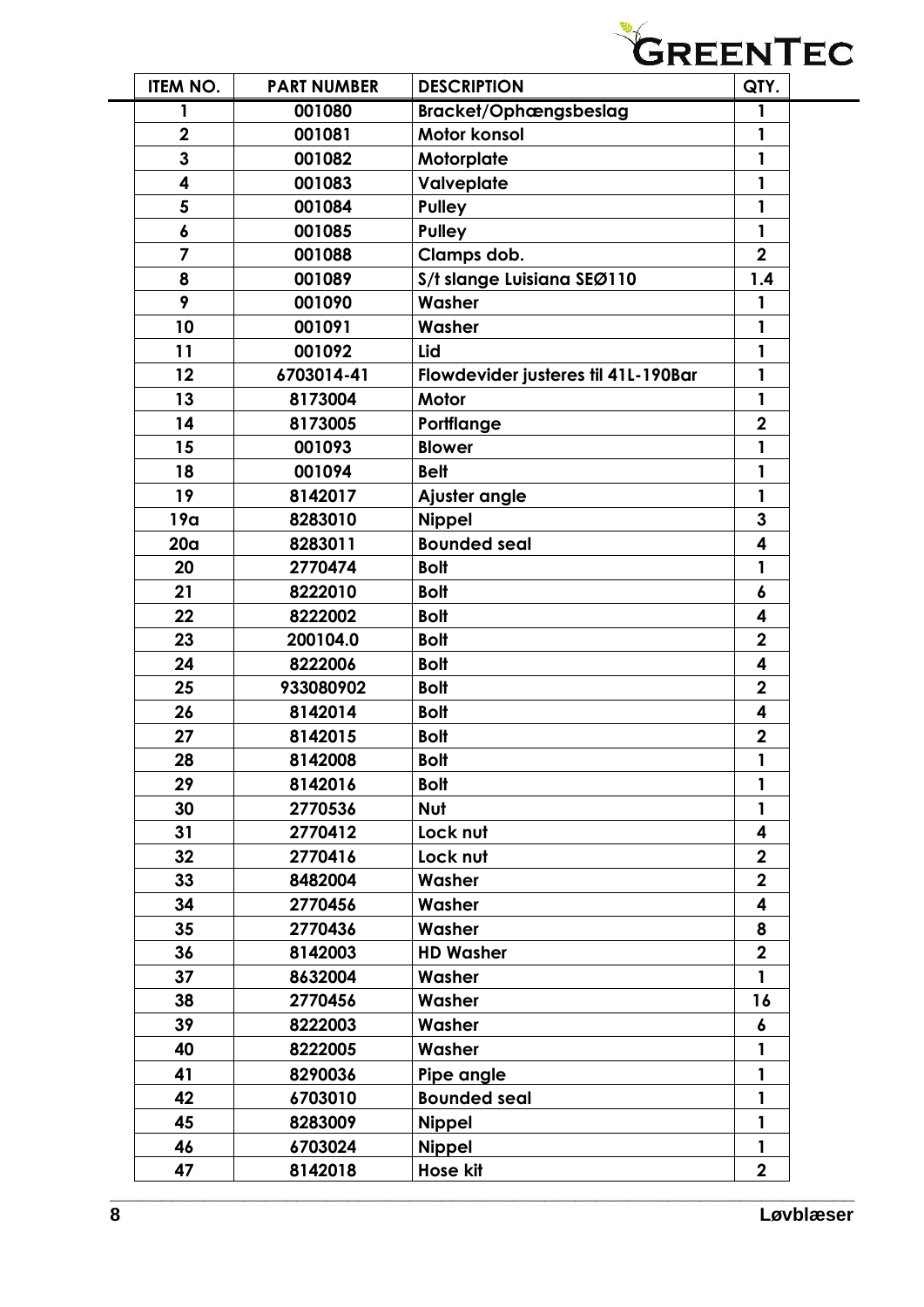

| 48        | 001107        | <b>Midt holder</b>           |             |
|-----------|---------------|------------------------------|-------------|
| 49        | 8362007       | <b>Bolt</b>                  | 1           |
| 50        | 001109        | Holder with m.bolt           |             |
| 51        | 2770536       | Nut                          | $\mathbf 2$ |
| 52        | 8222005       | Washer                       | 1           |
| 53        | 8362005       | Lock nut                     | 3           |
| 54        | 8222006       | <b>Bolt</b>                  |             |
| 55        | 2770434       | Washer                       | 7           |
| 56        | 001110        | <b>Reduction incl. studs</b> |             |
| 57        | 001100        | <b>Studs</b>                 | 1           |
| 58        | 81823025      | Plug                         | 6           |
| 59        | 1110810       | <b>Bolt</b>                  | 4           |
| 60        | 2770416       | Nut                          | 4           |
| <b>NS</b> | <b>LGKITS</b> | <b>Stickers</b>              |             |



<span id="page-8-0"></span>



**\_\_\_\_\_\_\_\_\_\_\_\_\_\_\_\_\_\_\_\_\_\_\_\_\_\_\_\_\_\_\_\_\_\_\_\_\_\_\_\_\_\_\_\_\_\_\_\_\_\_\_\_\_\_\_\_\_\_\_\_\_\_\_\_\_\_\_\_\_\_\_\_**